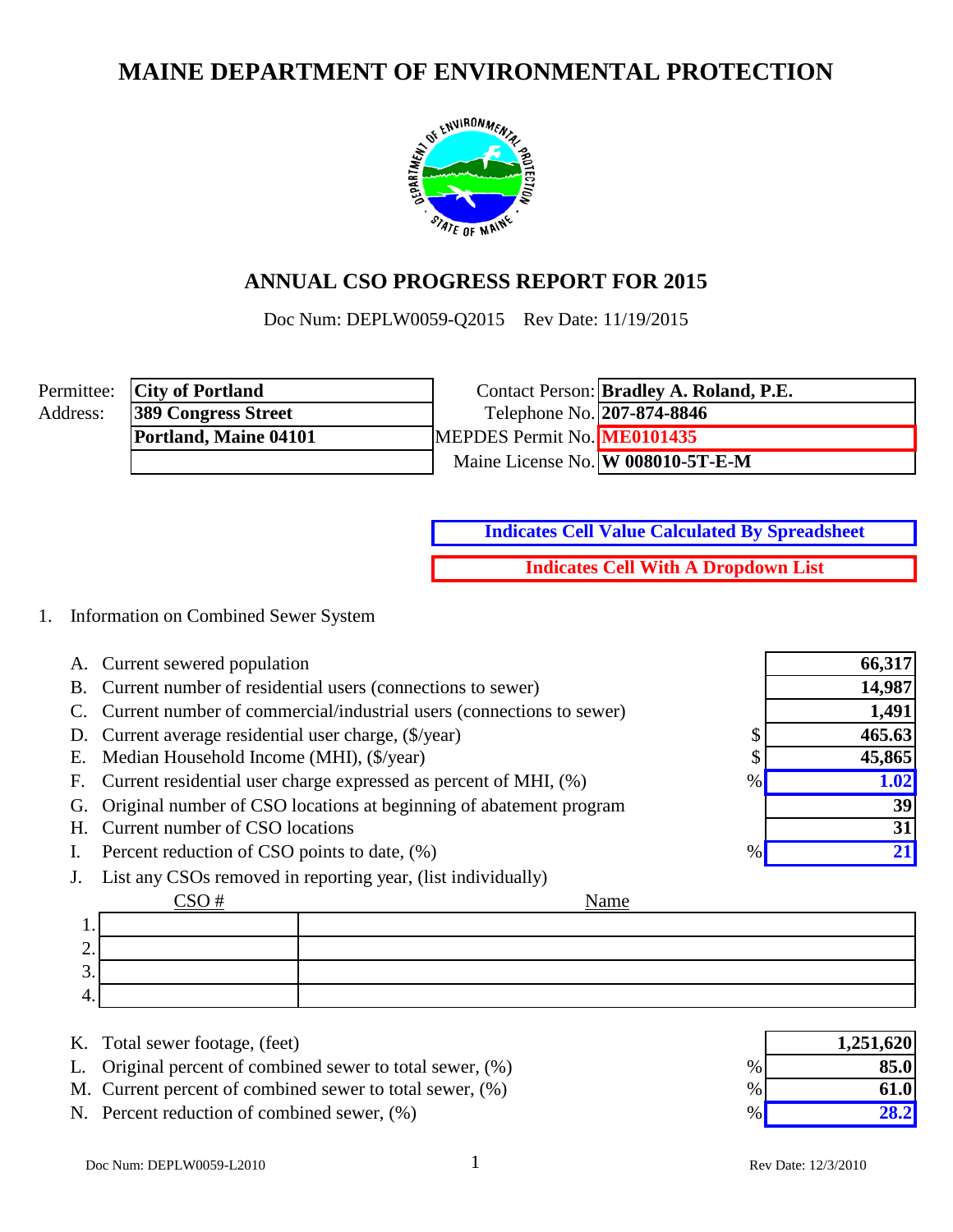#### 2. CSO Progress

- A. Are you on schedule with your approved CSO Abatement Plan? **No** (Yes, No) **No**
- B. If existing schedule is behind the approved schedule, list the reasons why and how the permittee

proposes to catch up in order to comply with the approved schedule. **In addition to the projects identified in the November 25, 2015 letter to MeDEP CSO compliance** 

**officer, the City is currently approximately 12 months behind on the State street and** 

C. List major accomplishments last year to reduce or abate CSOs, (list individually)

| Project                             | Estimate of flow reductions |
|-------------------------------------|-----------------------------|
| 1. Morse Street Sewer Separation    | <b>60 Acres</b>             |
| 2. Deering Street - Mellen to State | 7.3 Acres                   |
| <b>3. Fox Street</b>                | 4.3 Acres                   |

### D. Costs:

|    | Total original cost estimate for complete program<br>1)                  |    |             |
|----|--------------------------------------------------------------------------|----|-------------|
|    | from initial CSO Master Plan                                             | \$ | 52,000,000  |
|    | 2) Revised total cost estimate for complete program                      |    |             |
|    | from Updated CSO Master Plan (includes all prior costs and update costs) | \$ | 232,870,354 |
|    | Total cost of CSO abatement to date<br>3)                                | \$ | 109,174,830 |
|    | Percent complete by cost $(3\div 2$ or $3\div 1$ above), $(\%)$          | %  | 47          |
| 5) | Total SRF loans to date                                                  | \$ | 58,399,500  |
| 6) | Total cost of CSO projects in reporting year                             | \$ | 4,103,259   |
| 7) | Anticipated budget for CSO projects next year                            | \$ | 49,420,000  |
| 8) | Sewer O&M budget in reporting year                                       | \$ | 9,637,832   |
| 9) | Anticipated sewer O&M budget for next year                               | \$ | 10,329,001  |
|    | 10) Estimated CSO needs for next five years (include cost in no.7)       | \$ | 153,535,000 |
| Е. | Private inflow sources:                                                  |    |             |

| 1) | Has a house to house survey been done?                  | (Yes, No)            | <b>Yes</b> |
|----|---------------------------------------------------------|----------------------|------------|
| 2) | If yes, when?                                           | 2014                 |            |
| 3) | If no, is one planned?                                  | (Yes, No)            |            |
| 4) | If no, when?                                            |                      |            |
| 5) | Number of roof leaders removed to date                  |                      | 141        |
| 6) | Number of roof leaders removed in reporting year        |                      |            |
| 7) | Number of known roof leaders remaining in system        |                      |            |
| 8) | Number of basement sump pumps removed to date           |                      |            |
| 9) | Number of basement sump pumps removed in reporting year |                      |            |
|    | 10) Number of known sump pumps remaining in system      |                      |            |
|    | 11) Number of known foundation drains to system         |                      |            |
|    | 12) Do you charge a surcharge for private sources?      | Yes, No)             | Yes        |
|    | <b>10</b><br>13) If yes, how much and what unit?        | Per 100 c.f.         |            |
|    |                                                         | (Each, Per 100 c.f.) |            |

(Yes, No)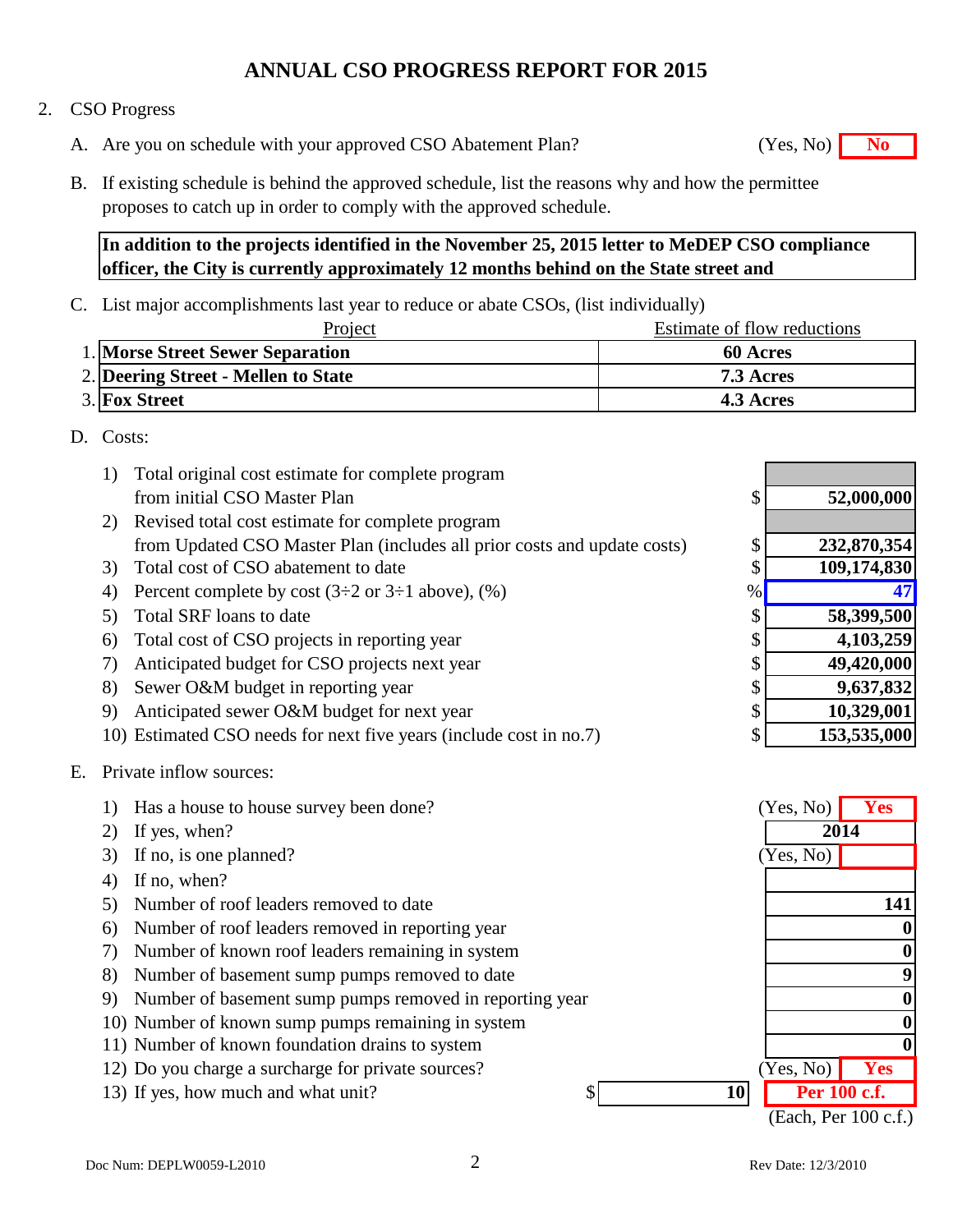### F. Other inflow sources

- 1) Number of catch basins removed this year
- 2) Number of catch basins remaining in system
- 3) Are there any wetlands/bogs draining to sewer?
- 4) Are there any streams intercepted by sewer?
- 5) If yes to 3 or 4, what plans are there to deal with them?

**Continued implementation of the CSO Master Plan and CMOM programs will result in the reduction and/or removal of direct wetland connections into sewer.** 

G. Results of any specific flow monitoring to determine effectiveness of previous CSO abatement projects. Compare actual CSO abatement with projections made during the CSO Master Plan.

**A table of CSO Monitoring is available upon request. Monitoring by the PWD in 2015 continues to be evaluated against the SWMM for calibration of the model and population of the attached annual discharge table. Additional monitoring was conducted within the Bayside and Baxter Boulevard watershed for calibration of the model associated with the Back Cove South Storage Conduit and** 

- H. Yearly precipitation, CSO events, volumes, or block test data. (Enter data on Excel spreadsheet CSOFLOWS.xls)
- I. Work done on the Nine Minimum Controls during the year.
	- 1) Results of operation and maintenance (O&M) program for the sewer system and combined sewer system overflows during the year.
		- a. Who is responsible for combined sewer system O&M?

| Name       | <b>Bob Leeman</b>                       | Tel. No. |
|------------|-----------------------------------------|----------|
| Title      | <b>Interim Director of Public Works</b> |          |
| Dept.      | <b>Public Works</b>                     |          |
| Size Staff |                                         |          |

b. Inspection schedules

Number of CSO regulators **40** Number of tide gates **9** Number of pump stations **20** Number of CSO outfalls **31**

| 40 |
|----|
| 9  |
| 20 |
| 31 |

| Inspection interval |
|---------------------|
| Inspection interval |
| Inspection interval |
| Inspection interval |

| <b>As Needed</b> |  |  |
|------------------|--|--|
| <b>Quarterly</b> |  |  |
| <b>Daily</b>     |  |  |
| <b>Annually</b>  |  |  |

**207-874-8801**

| 50        |       |
|-----------|-------|
|           | 6,273 |
| (Yes, No) | Yes   |
| (Yes, No) | No    |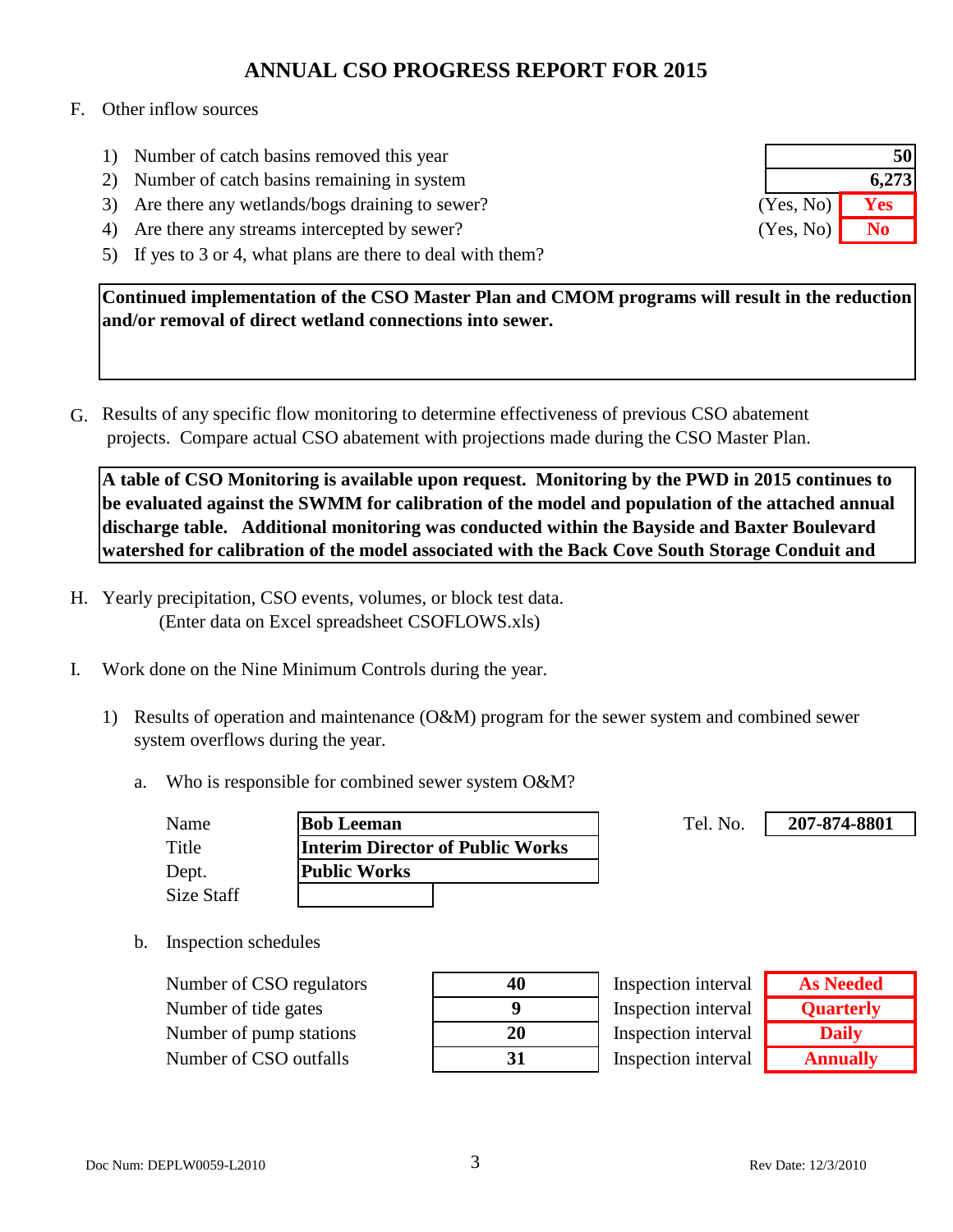c.

Document the following activities that were performed and include the tons or cubic yards of debris removed last year from catch basins and sewers.

| <b>Catch Basin Cleaning</b>                    |                             |                     |                |                  |
|------------------------------------------------|-----------------------------|---------------------|----------------|------------------|
| Total # of Basins                              | # of Basins Cleaned         |                     |                |                  |
| Last Year                                      | Last Year                   |                     | Debris Removed |                  |
| 6323                                           | 1452                        |                     | 543            | <b>Tons</b>      |
| (Please attach cleaning schedule if available) |                             |                     |                | (Tons, Cu. Yds.) |
|                                                |                             |                     |                |                  |
| <b>Sewer Cleaning</b>                          |                             |                     |                |                  |
| <b>Total Combined</b>                          | <b>Footage Cleaned</b>      |                     |                |                  |
| Sewer                                          | Last Year                   |                     |                | Debris Removed   |
| 1,251,620<br>lin. ft.                          | 65,265                      | lin. ft.            | 105            | <b>Tons</b>      |
| (Please attach cleaning schedule if available) |                             |                     |                | (Tons, Cu. Yds.) |
|                                                |                             |                     |                |                  |
| <b>Pump Station Cleaning</b>                   |                             |                     |                |                  |
| <b>Cleaning Frequency</b>                      | <b>Inspection Frequency</b> |                     |                |                  |
| <b>Quarterly</b>                               | <b>Daily</b>                |                     |                |                  |
|                                                |                             |                     |                |                  |
| TV Work                                        |                             |                     |                |                  |
| Sewer & Storm Footage Televised                | TV Frequency                |                     |                |                  |
| lin. ft.<br>73,869                             | <b>Daily</b>                |                     |                |                  |
|                                                |                             |                     |                |                  |
| <b>Smoke Testing</b>                           |                             |                     |                |                  |
| Sewer & Storm Footage Tested                   | Dates of Smoke Testing      |                     |                |                  |
| lin. ft.                                       |                             | $\text{(mm/dd/yy)}$ |                |                  |
|                                                |                             |                     |                |                  |
| <b>Infiltration/Inflow Study</b>               |                             |                     |                |                  |
| I/I Study Was Performed On                     |                             |                     |                |                  |
| <b>Linear Feet Of Sewer</b>                    |                             |                     |                |                  |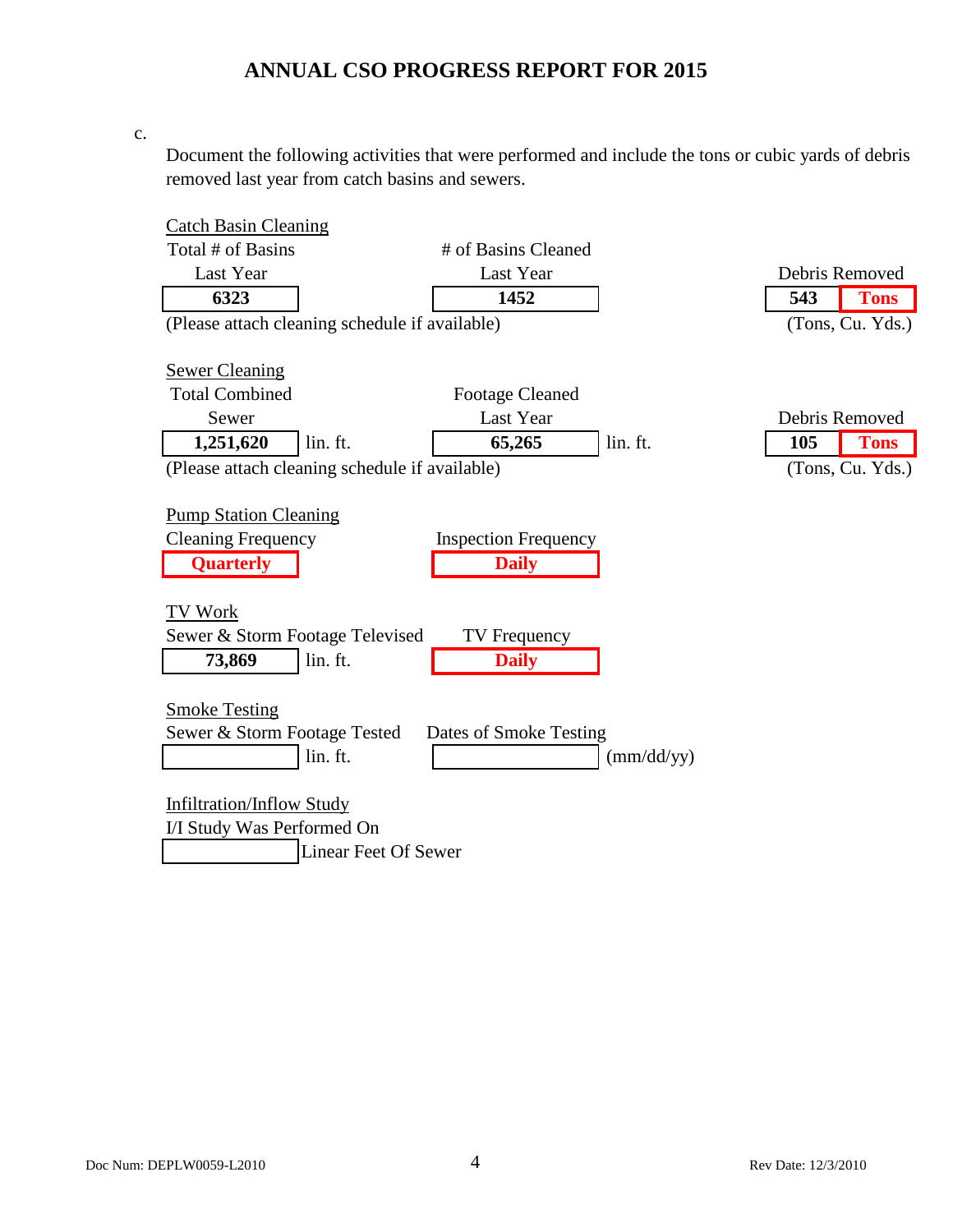2) Maximum Use of the Collection System for Storage

*Maximum use of the collection system for storage means making relatively simple modifications to the combined sewer system to enable the system itself to store wet weather flows until downstream sewers and treatment facilities can handle them. The municipality should evaluate more complex modifications as part of the long-term control plan.*

a. List any regulators or weirs that were adjusted last year to optimize settings for maximum storage. (list individually)

| $\overline{\phantom{0}}$<br>۷. |  |
|--------------------------------|--|
| $\sim$<br>J.                   |  |
| 4<br>᠇.                        |  |

b. Document attempts last year to retard inflows to the system by use of special gratings or flow control type devices.

Number of Special Storm Drain Gratings Installed **2** Comments:

**The City continues to utilize innovative green infrastructure methods to retard inflows such as underdrained soil filters, rain gardens and filterra units on sewer separation projects.**

Number of Flow Control Type Devices Installed **0** Comments:

**The City continues to utilize innovative green infrastructure methods to retard inflows such as underdrained soil filters, rain gardens and filterra units on sewer separation projects.**

c. Describe any tide gate maintenance and repair to eliminate tidal intrusions. (list individually)

|                | Tide Gate                 | Maintenance/Repair                   |
|----------------|---------------------------|--------------------------------------|
| 1.             | Long Wharf CSO 25         | <b>Gate replaced in January 2015</b> |
| $\gamma$<br>۷. | <b>Preble St CSO 17</b>   | <b>New Gaskets</b>                   |
| 3.             | <b>Franklin St CSO 18</b> | <b>New Gaskets</b>                   |

Attach a schedule for implementation of any minor construction associated with maximizing the collection system for storage.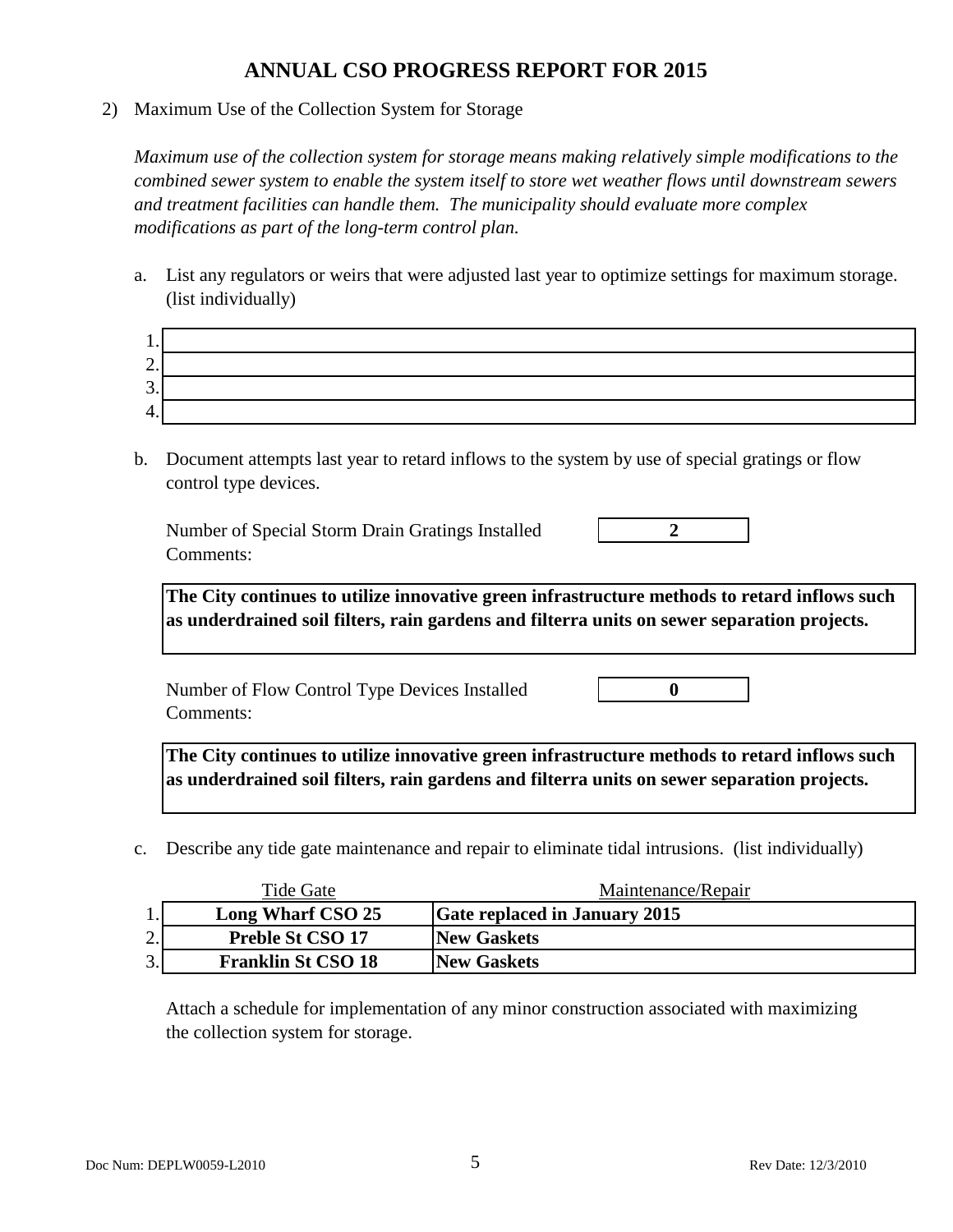3) Review any Modification of the Industrial Pretreatment Program to Assure that CSO Impacts Are Minimized

*The municipality should determine whether nondomestic sources are contributing to CSO impact and, if so, investigate ways to control them. The objective of this control is to minimize the impacts of discharges into combined sewer systems from significant nondomestic sources (i.e., industrial and commercial sources during wet weather events, and to minimize CSO occurrences by modifying inspection, reporting, and oversight procedures within the approved pretreatment program.*

### *Fill in this section only if you have nondomestic source of wastewater.*

Do you have an industry that significantly impacts a CSO? **No** (Yes, No) **No** (Yes, No)

What measures or modifications were taken last year to insure that nondomestic sources are not contributing to CSO impacts. (Examples of measures: Inventory of nondomestic discharges to the combined sewer, assessment of nondomestic discharges on CSOs, evaluation of feasible modifications)

**The City of Portland Industrial Pretreatment Program continues to work with significant Industrial/Commercial dischargers to focus their efforts in reducing their water use and to recover POTW plant capacity during storm events.**

### 4) Maximization of Flow to the POTW for Treatment

*Maximizing flow to the POTW entails simple modifications to the combined sewer system and treatment plant to enable as much wet weather flow as possible to reach the treatment plant. The objective of this minimum control is to reduce the magnitude, frequency, and duration of CSOs that flow untreated into receiving waters.*

a. List any change completed or planned last year to maximize flow to the POTW. (list individually)

| PLANNED PHYSICAL | <b>ESTIMATED</b> | <b>ESTIMATED</b>  | <b>ESTIMATED</b>   | <b>ESTIMATED</b>    |
|------------------|------------------|-------------------|--------------------|---------------------|
| <b>CHANGE</b>    | COST(S)          | <b>COMPLETION</b> | <b>YEARLY</b>      | <b>YEARLY</b>       |
|                  |                  | <b>DATE</b>       | <b>DECREASE IN</b> | <b>DECREASE IN</b>  |
|                  |                  | (MM/DD/YY)        | <b>EVENTS</b>      | <b>VOLUME (MGD)</b> |
|                  |                  |                   |                    |                     |
|                  |                  |                   |                    |                     |
|                  |                  |                   |                    |                     |
|                  |                  |                   |                    |                     |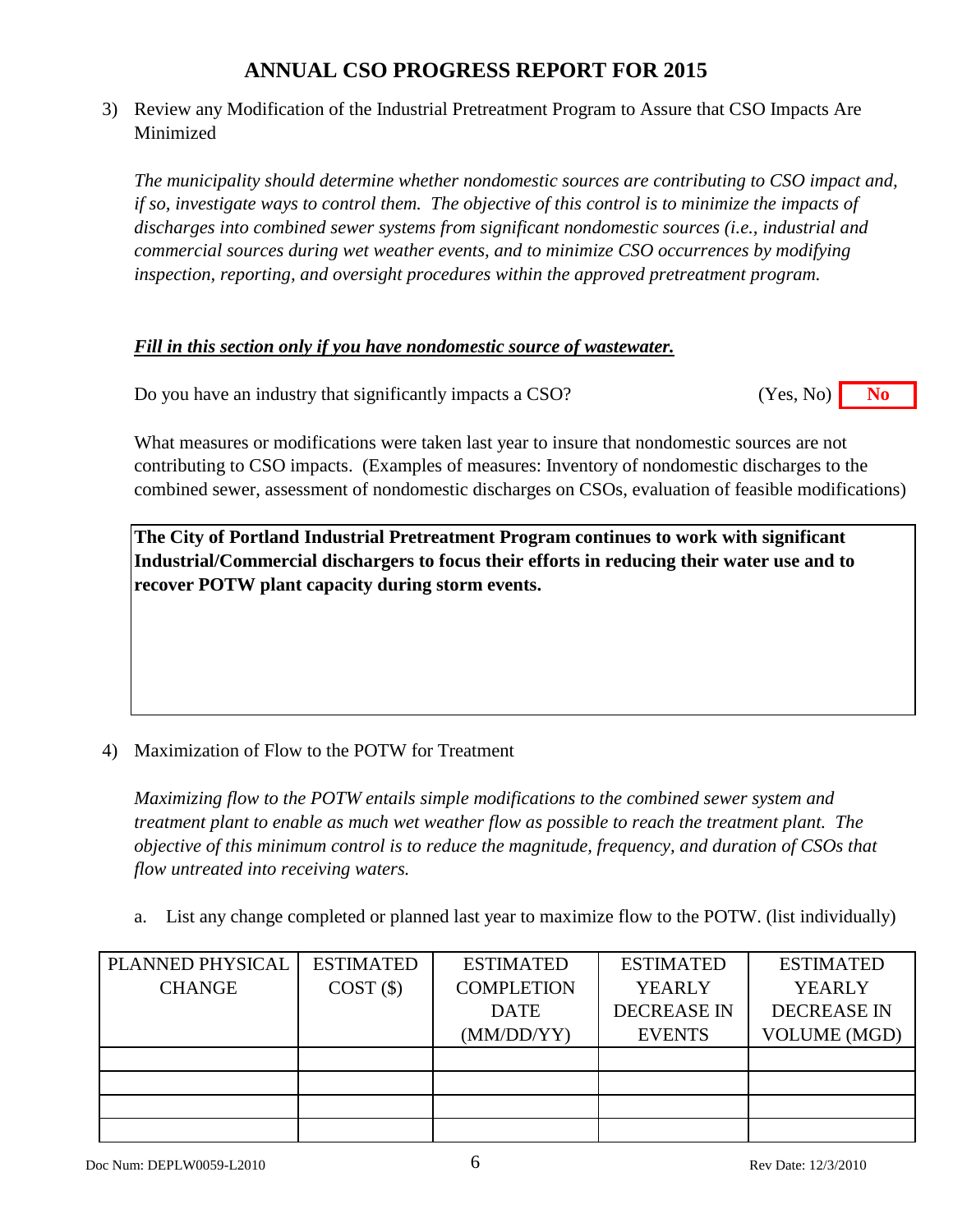5) Prohibition of CSO Discharges During Dry Weather

*This control includes all measures taken to ensure that the combined sewer system does not overflow during dry weather flow conditions. Dry weather overflow control measures include improved O&M as well as physical changes to regulator and overflow devices.*

- a. Did you have a dry weather overflow during the last year? **Yes** (Yes, No) **Yes** If yes, explain. (list individually) (Yes, No)
	- 1. **Discharge Incident Report 2015-03-20 Woodfords Street**
	- 2. **Discharge Incident Report 2015-04-21 Maple at Commercial**
	- 3. **Discharge Incident Report 2015-05-06 PWD Emery Street POC-CSR00280**
	- 4.  **Discharge Incident Report 2015-05-28 York High York at Park Maple at Commercial**
	- 5. **The City had a total of 7 dry weather overflows in 2015 available upon request.**
- 6) Control of Solid and Floatable Material in CSO Discharges

*The intent of this control is to document that low cost control measures have been implemented which reduce solids and floatables discharged from CSOs to the maximum extent practicable.*

a. List any of the following control measures that were implemented last year to reduce solids and floatables discharged from CSOs. If control measures were implemented, list their Success.

| <b>Baffles in Regulators or Overflow Structures:</b> |          |                    |
|------------------------------------------------------|----------|--------------------|
| Number of Baffles Installed:                         | Success: |                    |
|                                                      |          | (Good, Fair, Poor) |
| <b>Trash Racks in CSO Discharge Structures:</b>      |          |                    |
| Number of Trash Racks Installed:                     | Success: |                    |
|                                                      |          | (Good, Fair, Poor) |
| <b>Catch Basin Modifications:</b>                    |          |                    |
| Number of Modifications:                             | Success: |                    |
|                                                      |          | (Good, Fair, Poor) |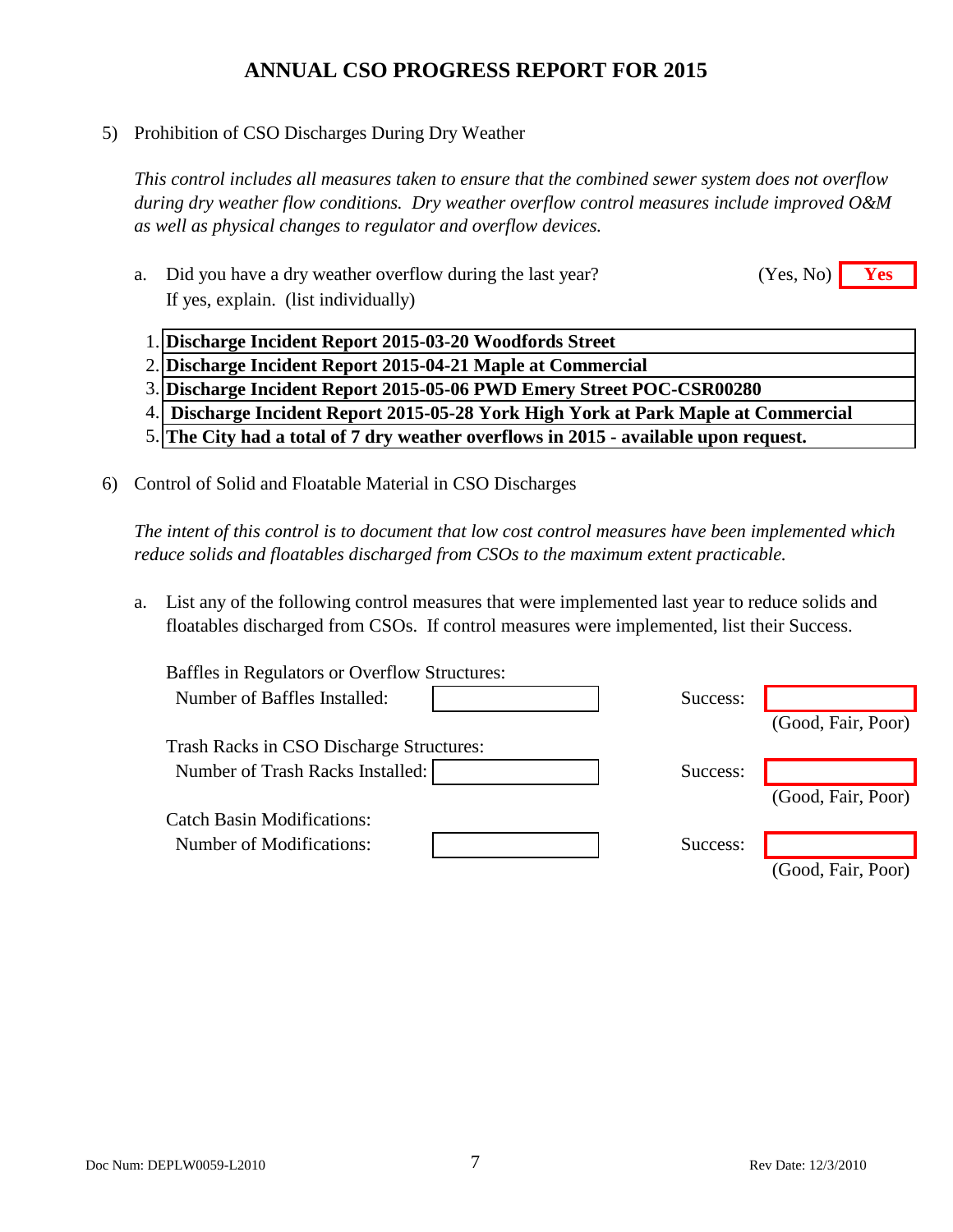| End of Pipe Nets:            |          |                    |
|------------------------------|----------|--------------------|
| Number of Nets Installed:    | Success: |                    |
|                              |          | (Good, Fair, Poor) |
| <b>Litter Controls:</b>      |          |                    |
| (Yes, No)<br>Litter Control: |          |                    |
|                              |          | (Good, Fair, Poor) |
| <b>Other Controls:</b>       |          |                    |
| Type of Control              | Success: |                    |
|                              |          | (Good, Fair, Poor) |

b. The estimated amount of solids and floatables removed last year by implementing the above control measures.

 (Tons, Cu. Yds.) (Attach any schedules and associated costs for implementation of this control.)

7) Pollution Prevention Programs That Focus on Contaminant Reduction Activities

*The seventh minimum control, pollution prevention, is intended to keep contaminants from entering the combined sewer system and thus receiving water via CSOs.*

a. Document any of the following efforts last year to implement this control.

Public education or increased awareness programs that encourage water conservation and could decrease dry weather sanitary flow to the POTW and increase the volume of wet weather flows that can be treated at the POTW.

**Public informational meetings to discuss CSO projects and their impacts on the environment. Portland Water District continues education through our website and environmental coordinators. The Portland Water District has distributed several pamphlets describing items which should not be flushed down the sewer and the affects they can have on the treatment plant and the environment.**

The placement of garbage receptacles, more efficient garbage collection, or through public education you have implemented.

**The City of Portland is using a single source collection of recyclables to allow for quicker and more efficient collection. The Public Works Department, thru the waste management division, manages this program, tied to improvements to the ecomaine MRF.**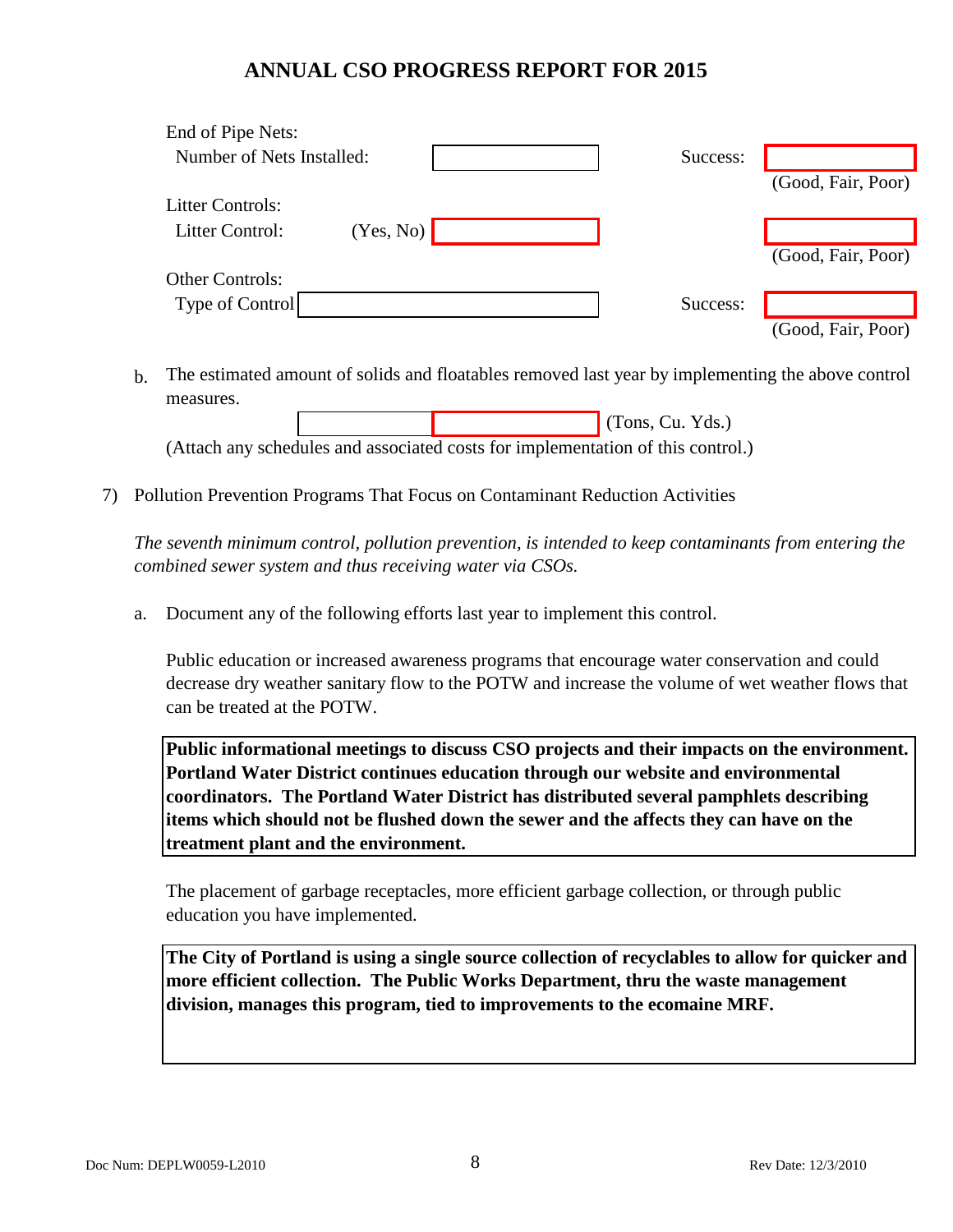Street sweeping efforts with estimate of material removed.

**Sweeping activities collected 2318 Tons in 2015 (including 362 Ton from within the Capisic Brook Watershed). Public Works is moving towards a reduction in use of sand to treat roads in the winter, and more salt. We anticipate less volume of sand/ debris to pickup in the future.**

Anti-litter campaigns; campaigns through public outreach and public service announcements employed to educate the public about effects of littering, over fertilizing, pouring used motor oil down catch basins, etc.

**Public outreach continues with the e-card system at the Riverside Recycling Center. This better tracks individual household waste production and allows for universal waste recycling. Publi Works has a household hazardous waste drop-off program at the Riverside Recycling Center.**

Efforts to eliminate illegal dumping. Programs such as law enforcement and public education aimed at controlling illegal dumping of litter, tires, and other materials into water bodies or onto the ground.

**The City continues to distribute public letters to inform and curtail dumping of yard waste within Capisic Brook and Fall Brook watersheds.**

b. Does the community have a hazardous waste collection program? **Yes** (Yes, No)

If yes, how often is it collected?

**Monthly**

If yes, how much hazardous waste is collected?

**10,680 gallons**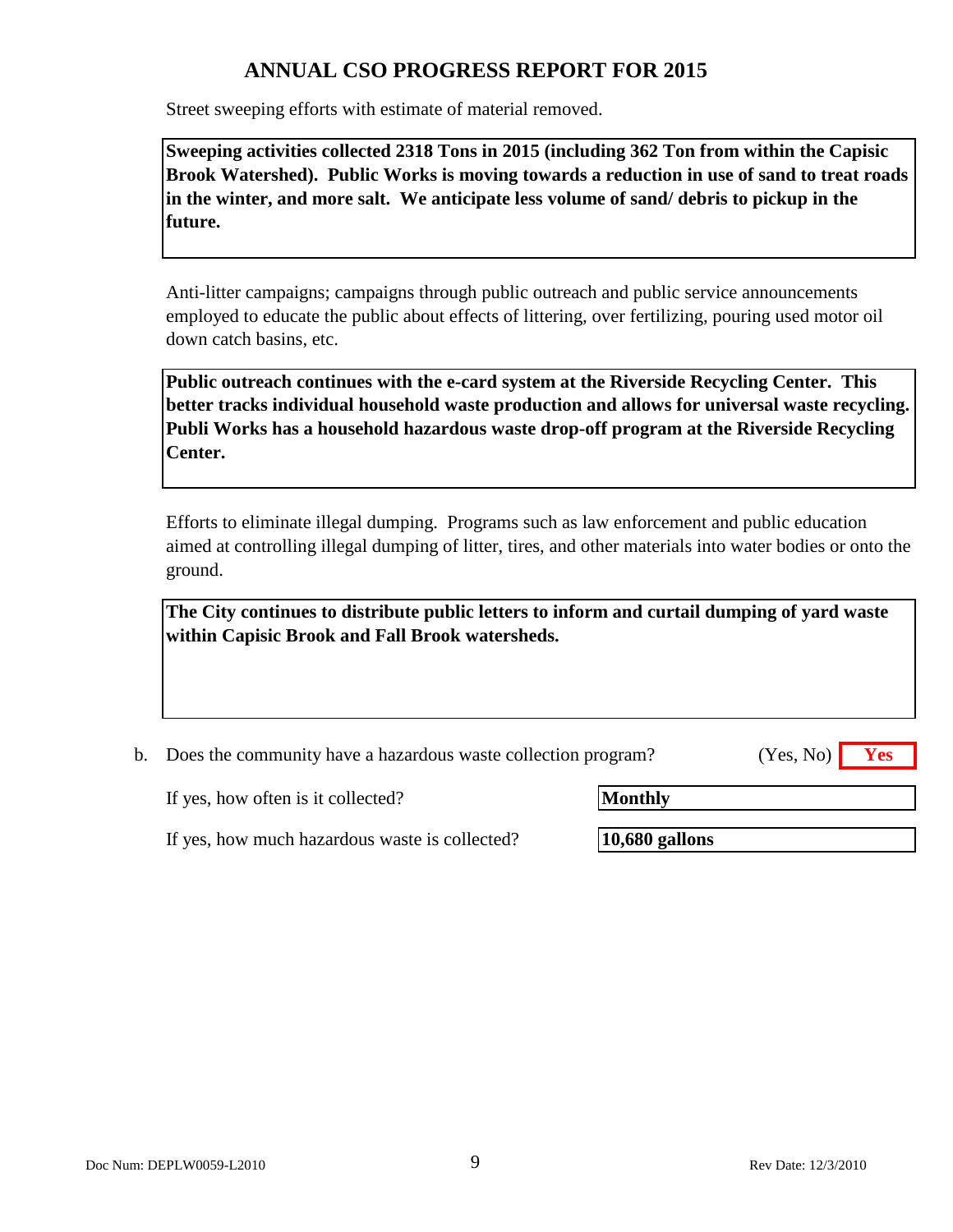c. List and describe any measures planned or implemented for the installation of best management practices (BMP) to reduce pollutants in stormwater runoff.

**The City is utilizing baffle boxes, vortex concentrating manholes, Filtera boxes and rain gardens on storm drain systems to reduce sediment and pollutants load entering the receiving waters. The City utilizes hoods in the catch basin sumps to reduce floatables from entering system. The City requires a 3 foot sump on all catch basins to collect sediment and they are cleaned annually. The Planning Department provides several other alternatives for BMP within their site plan review and has adopted the Maine Chapter 500 requirements which** 

d. List and describe other pollution prevention measures planned for implementation and the names of individuals or departments responsible. Attach any schedules and cost estimates associated with this control.

8) Public Notification to Ensure That the Public Receives Adequate Notification of CSO Occurrences and CSO Impacts

*The objective of this control is to ensure that the public receives adequate notification of CSO impacts on pertinent water use areas. Of particular concern are beach and recreational areas that are affected by pollutants discharged in CSOs.*

a. Locations where signs are posted.

Are all CSO outfalls locations marked with a sign in accordance with your permit?

**Yes** (Yes, No)

List any other locations where CSO signs are posted.

b. List dates of CSO informational public hearings or meetings last year. (list individually)

| 2015-03-30 Morse    | ـ ـ | 2015-10-02 Morse |
|---------------------|-----|------------------|
| 2015-08-18 Anderson |     |                  |

c. List any other measures to inform the public that occurred last year.

**Project informational letters during construction. Monthly project updates to Council.**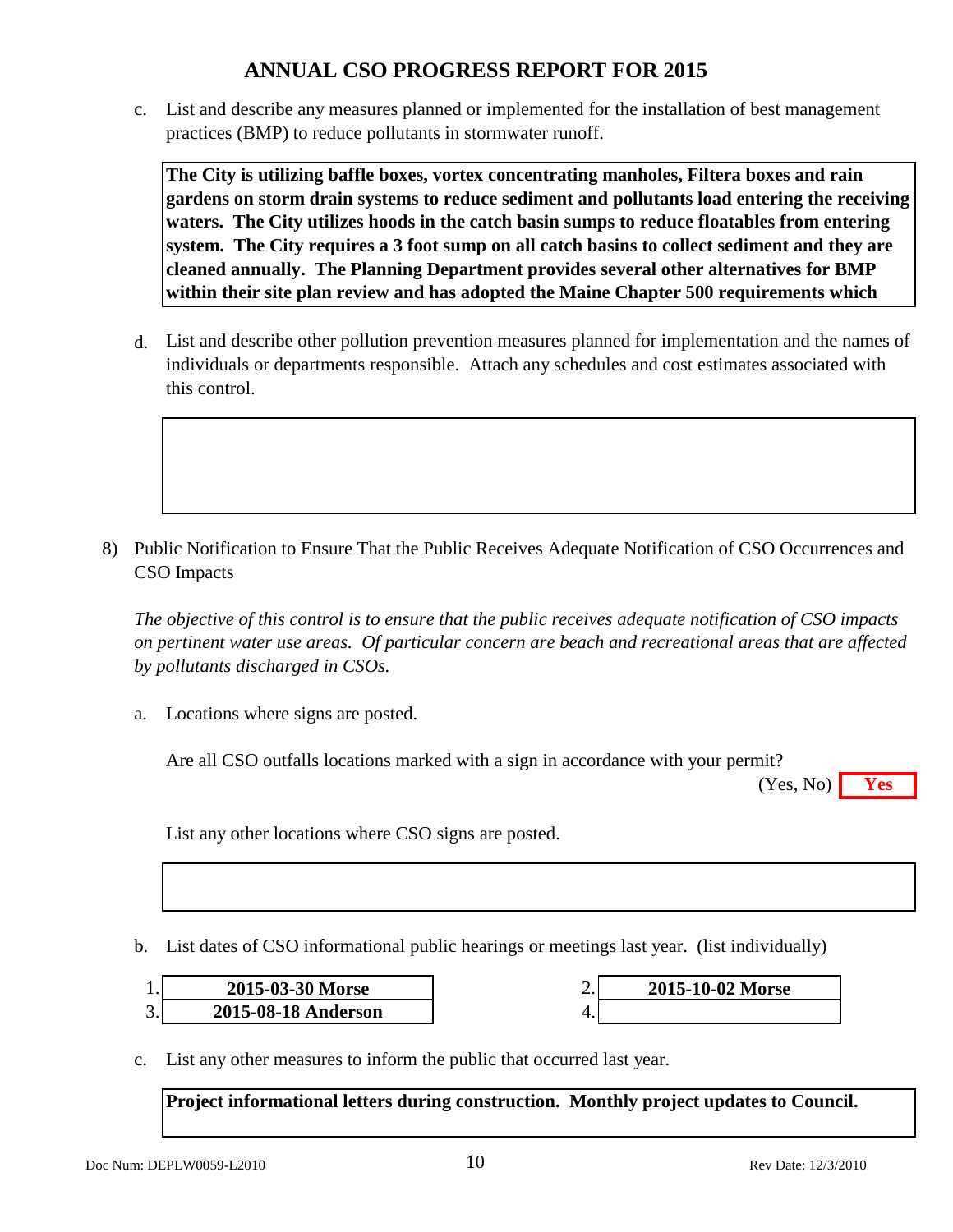9) Monitoring to Effectively Characterize CSO Impacts and the Effectiveness of CSO Controls

*The ninth minimum control involves visual inspection and other simple methods to determine the occurrence and apparent impacts of CSOs. This minimum control is an initial characterization of the combined sewer system to collect and document information on overflow occurrences and known water quality problems and incidents, such as beach or shellfish bed closures, that reflect use impairments caused by CSOs. Changes in the occurrences of such incidents can provide a preliminary indication of the effectiveness of the Nine Minimum Controls.*

a. Check off and fill in information on the following monitoring methods used in overflow structures: (list individually)

Flow Meters

Locations

|         | 1. Remote Daily Reading at 28 CSO |  |
|---------|-----------------------------------|--|
| ⌒       |                                   |  |
| ⌒<br>C. |                                   |  |
| 4.      |                                   |  |

Blocks

Locations

| <b>Visual as needed at 3 locations</b> |  |  |
|----------------------------------------|--|--|
|                                        |  |  |
|                                        |  |  |
|                                        |  |  |

Chalklines

Locations

Frequency Data Collected

| <b>Daily</b> |  |
|--------------|--|
|              |  |
|              |  |
|              |  |

### Inspection Frequency

| <b>As Needed</b> |
|------------------|
|                  |
|                  |
|                  |

Inspection Frequency

Other monitoring methods?

**A listing of CSO monitoring methods is available upon request.**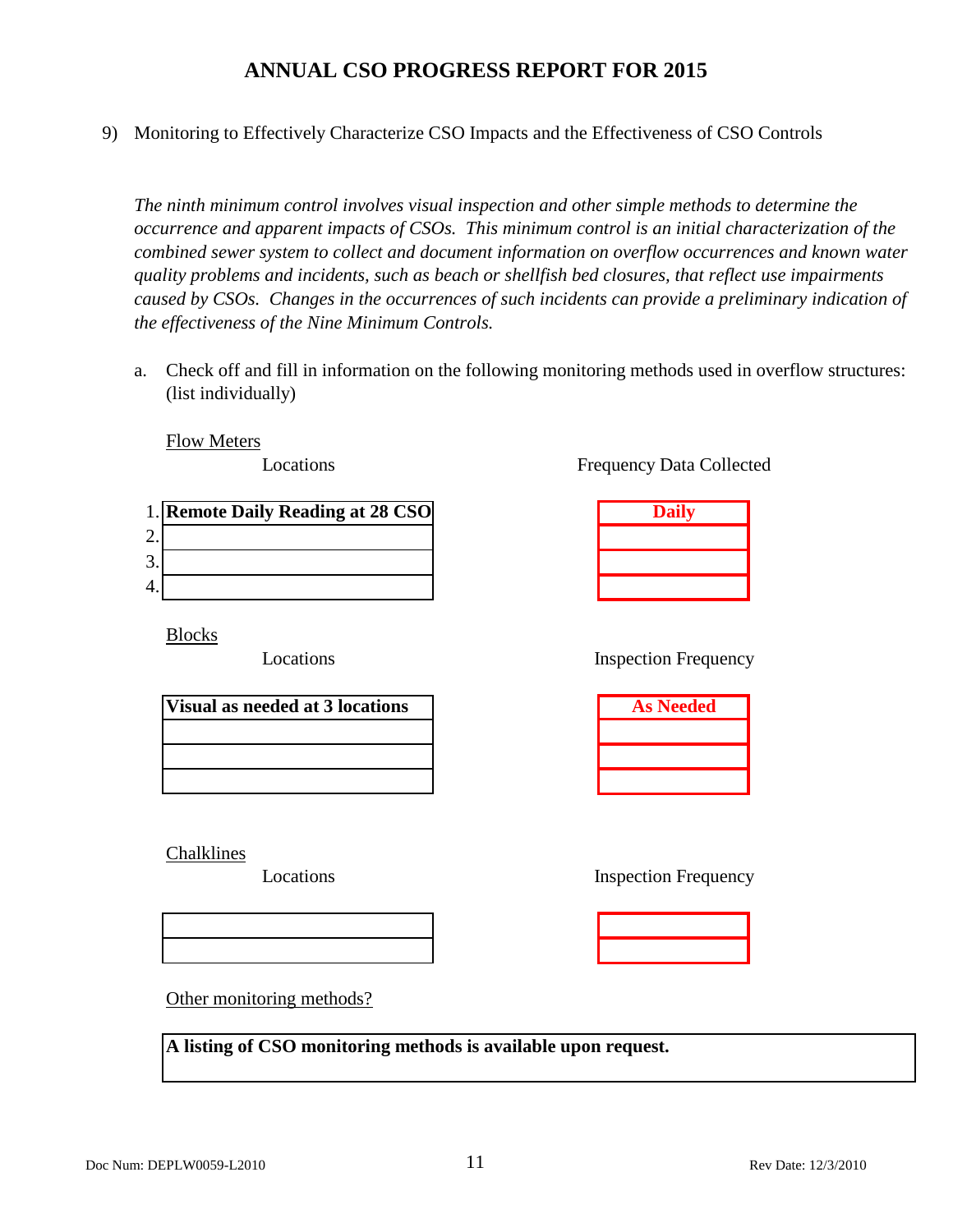b. Was a SWMM model developed? Is the model used to report occurrences? Has it been updated to reflect changes: If so, when was the model last updated? (mm/dd/yy)

| (Yes, No)<br>Yes<br>02/25/16 |            |  |
|------------------------------|------------|--|
| (Yes, No)                    | Yes        |  |
| (Yes, No)                    | <b>Yes</b> |  |
|                              |            |  |

c. CSO impacts to swimming beaches and shellfishing areas.

List any swimming beaches that may be impacted by your CSOs. (list individually)

| 1.17           | <b>East End Beach</b> |
|----------------|-----------------------|
| $\Omega$<br>∠. |                       |

Does your community or other entity test the water quality at beaches or near your CSOs?

|            | (Yes, No) | Yes    |
|------------|-----------|--------|
| Frequency? |           | 3/week |

(Yes, No)

(Yes, No)

### If yes, list dates of test and results

| Dates   |                                 | Results                                          |  |
|---------|---------------------------------|--------------------------------------------------|--|
| 3/ Week | $\text{mm}/\text{dd}/\text{yy}$ | As posted on web Maine Healthy Beaches/          |  |
|         | $\mu$ mm/dd/yy)                 | <b>Status and Data/East End Beach (Portland)</b> |  |
|         | $\frac{\text{m}}{\text{d}}$     |                                                  |  |

Any beach closing last year? **Yes** No. 2013

Were they caused, in whole or in part by CSOs? (Yes, No) **Yes** 

What are the procedures for notifying the public of beach closures?

**Public posting at entrance to beach and flying a colored flag. Public posting of the information is also available on the Maine Healthy Beaches website located at http://www.mainehealthybeaches.org/**

List any shellfishing areas that may be impacted by your CSOs. (list individually)

|         | )pen | <b>Conditionally Opened</b> | Closed                    |
|---------|------|-----------------------------|---------------------------|
| .,      |      |                             | <b>Portland Area 13-A</b> |
| ↑<br>٠. |      |                             |                           |
| 3.      |      |                             |                           |
| 4.      |      |                             |                           |

Doc Num: DEPLW0059-L2010 12 Rev Date: 12/3/2010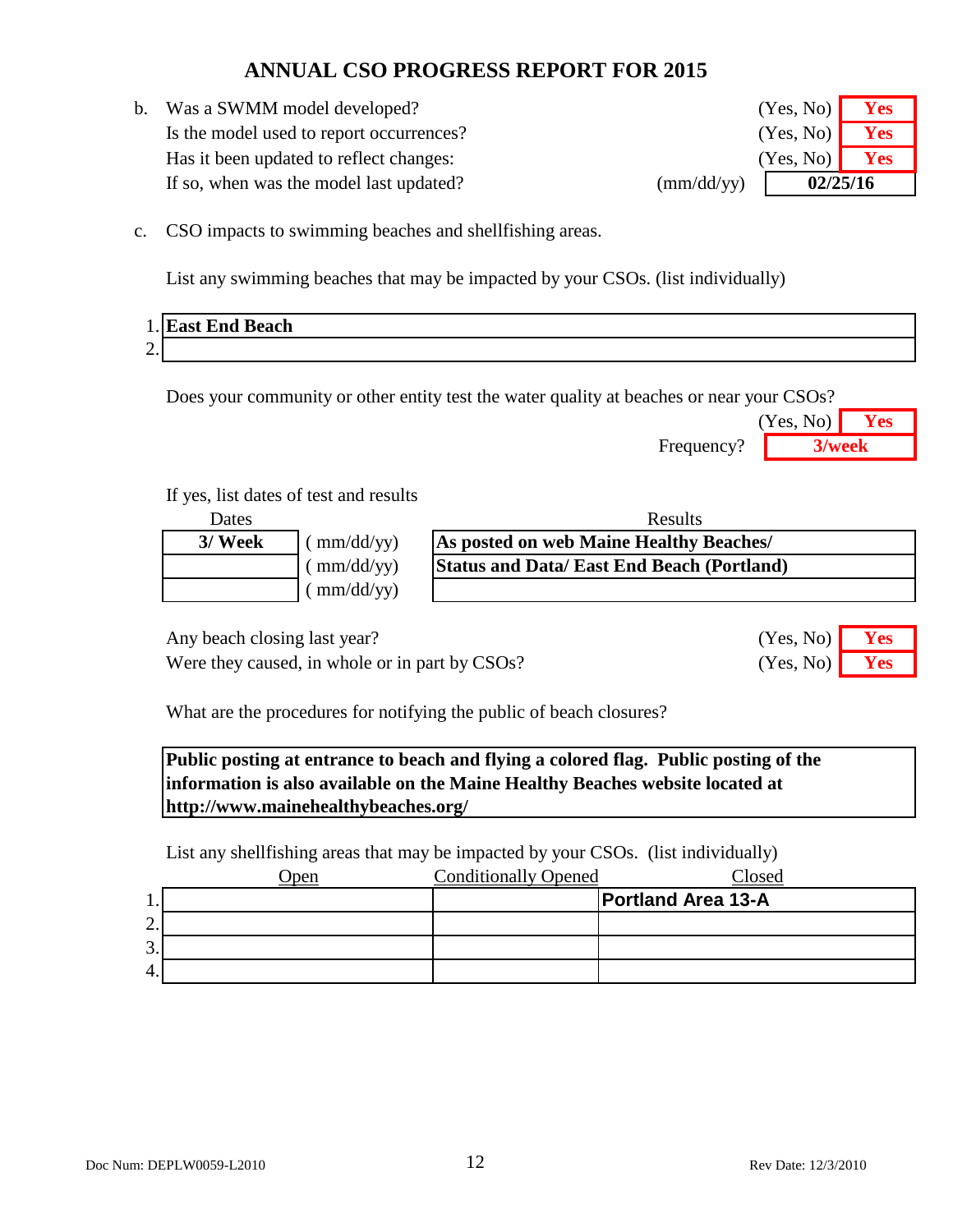Any shellfish areas closed last year?

If yes, list dates indivdually:

| $\text{(mm/dd/yy)}$ | <b>Permanently Closed</b> |
|---------------------|---------------------------|
| (mm/dd/yy)          |                           |
| $\text{(mm/dd/yy)}$ |                           |
| $\text{(mm/dd/yy)}$ |                           |
| $\text{(mm/dd/yy)}$ |                           |
| $\text{(mm/dd/yy)}$ |                           |
| $\text{(mm/dd/yy)}$ |                           |
| $\text{(mm/dd/yy)}$ |                           |
|                     |                           |

If yes, were the closures caused, in whole or in part by CSOs?

Please provide a map showing any swimming beaches or shellfish area that may be impacted by your CSOs.

Please provide results of any receiving water quality tests or CSO sampling tests done last year.

J. List any sewer extensions and new commercial or industrial flows added during the year, along with any mitigating measures implemented to prevent these flows from contributing to CSO flows.

**A table presenting new residential, commercial or industrial developments that were issued sewer capacity letters allowing connection to the sewer system is available upon request. An expected daily flow and project status has been included with the table.**

K. To assist the DEP in making this form easier to use in future years, please list your computer capabilities:

Processor capability:

Operating system (Windows version): Word processing program and version: Spreadsheet program and version:

Database program and version:

E-mail capability and address:

| 16600 @ 2.40 GHz                   |  |
|------------------------------------|--|
| <b>Microsoft Windows 7</b>         |  |
| Microsoft Office Word 2010         |  |
| <b>Microsoft Office Excel 2010</b> |  |
|                                    |  |

**brad@portlandmaine.gov**

Do you plan to upgrade hardware or software next year, and if so with what?

(Note: DEP uses Windows XP 2002 and MS Office 2010 with Word, Excel and Access)

(Yes, No)